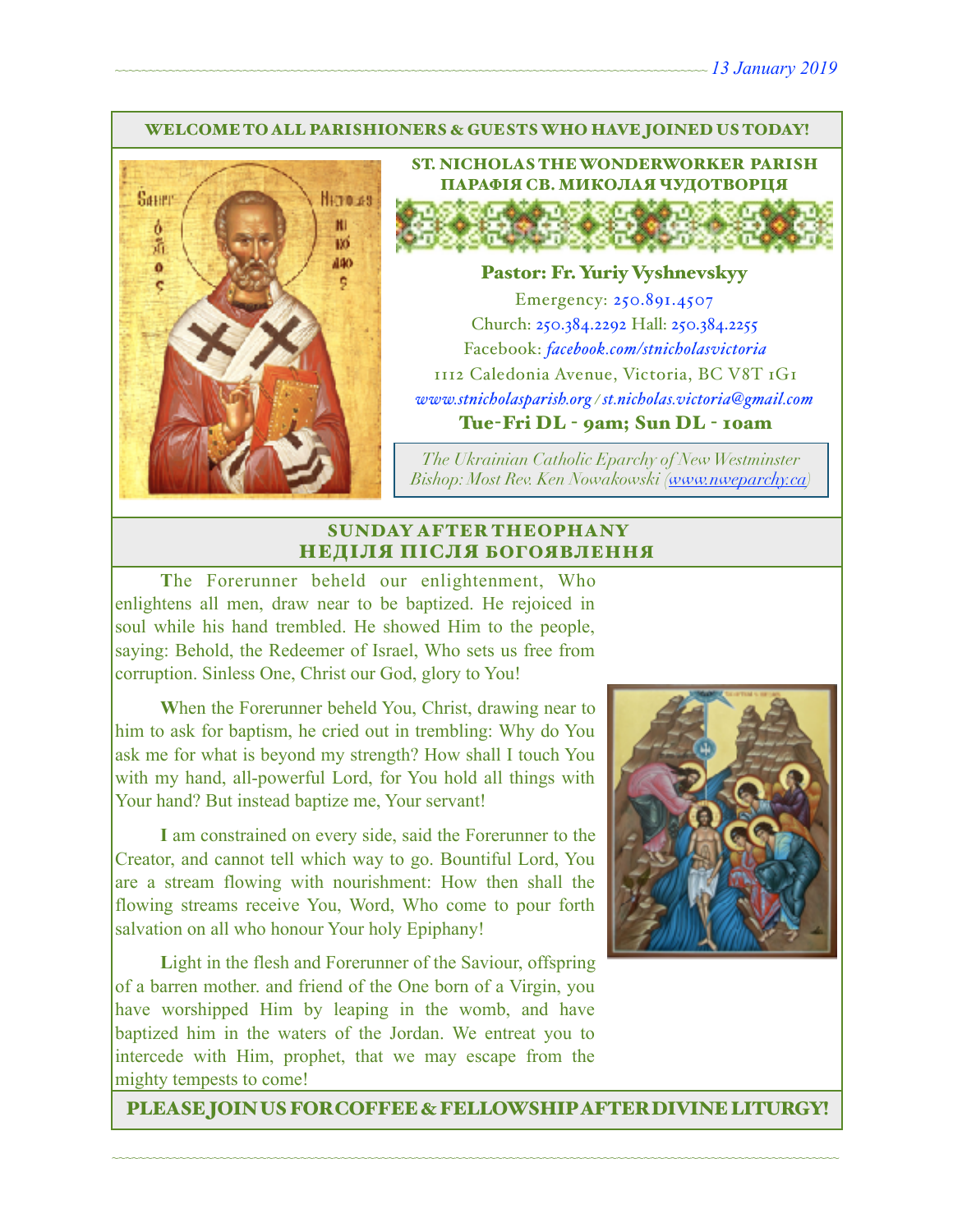| <b>SUNDAY HYMNS</b>                                                                                                                                                                                                                                                                                                                                                                                                                                                                                                                                                                                                                                                                                                                                                            |                |                                                             |                                       |                                       |          |  |
|--------------------------------------------------------------------------------------------------------------------------------------------------------------------------------------------------------------------------------------------------------------------------------------------------------------------------------------------------------------------------------------------------------------------------------------------------------------------------------------------------------------------------------------------------------------------------------------------------------------------------------------------------------------------------------------------------------------------------------------------------------------------------------|----------------|-------------------------------------------------------------|---------------------------------------|---------------------------------------|----------|--|
| <b>OPENING HYMN</b>                                                                                                                                                                                                                                                                                                                                                                                                                                                                                                                                                                                                                                                                                                                                                            |                | Бог Предвічний / God Eternal pg. 28-29                      |                                       |                                       |          |  |
| <b>COMMUNION HYMN</b>                                                                                                                                                                                                                                                                                                                                                                                                                                                                                                                                                                                                                                                                                                                                                          |                | Бог Ся Рождає / God Is Begotten pg. 34-36                   |                                       |                                       |          |  |
| <b>CLOSING HYMN</b>                                                                                                                                                                                                                                                                                                                                                                                                                                                                                                                                                                                                                                                                                                                                                            |                | В Вифлеємі Новина / Joy In Bethlehem pg. 38-40              |                                       |                                       |          |  |
| Please join us today in singing our Sunday hymns!                                                                                                                                                                                                                                                                                                                                                                                                                                                                                                                                                                                                                                                                                                                              |                |                                                             |                                       |                                       |          |  |
| <b>SUNDAY &amp; DAILY SCHEDULE</b>                                                                                                                                                                                                                                                                                                                                                                                                                                                                                                                                                                                                                                                                                                                                             |                |                                                             |                                       |                                       |          |  |
| <b>SUNDAY, January 13</b>                                                                                                                                                                                                                                                                                                                                                                                                                                                                                                                                                                                                                                                                                                                                                      |                | Divine Liturgy - for the Parishioners of St Nicholas Parish |                                       | 10:00 AM                              |          |  |
| MONDAY, January14                                                                                                                                                                                                                                                                                                                                                                                                                                                                                                                                                                                                                                                                                                                                                              |                | <b>NO SERVICESS</b>                                         |                                       |                                       |          |  |
| TUESDAY, January 15                                                                                                                                                                                                                                                                                                                                                                                                                                                                                                                                                                                                                                                                                                                                                            |                |                                                             | Divine Liturgy of St. John Chrysostom |                                       |          |  |
| <b>WEDNESDAY, January 16</b>                                                                                                                                                                                                                                                                                                                                                                                                                                                                                                                                                                                                                                                                                                                                                   |                |                                                             | Divine Liturgy of St. John Chrysostom |                                       | 9:00 AM  |  |
| THURSDAY, January 17                                                                                                                                                                                                                                                                                                                                                                                                                                                                                                                                                                                                                                                                                                                                                           |                | Divine Liturgy of St. John Chrysostom                       |                                       | 9:00 AM                               |          |  |
| FRIDAY, January 18                                                                                                                                                                                                                                                                                                                                                                                                                                                                                                                                                                                                                                                                                                                                                             |                |                                                             |                                       | Divine Liturgy of St. John Chrysostom |          |  |
| <b>SATURDAY, January 19</b>                                                                                                                                                                                                                                                                                                                                                                                                                                                                                                                                                                                                                                                                                                                                                    |                | <b>NO SERVICESS</b>                                         |                                       |                                       |          |  |
| <b>SUNDAY, January 20</b>                                                                                                                                                                                                                                                                                                                                                                                                                                                                                                                                                                                                                                                                                                                                                      |                | Divine Liturgy - for the Parishioners of St Nicholas Parish |                                       |                                       | 10:00 AM |  |
| Please Note: to request a Divine Liturgy for a special intention, please see Fr. Yuriy to arrange for it!                                                                                                                                                                                                                                                                                                                                                                                                                                                                                                                                                                                                                                                                      |                |                                                             |                                       |                                       |          |  |
| <b>SUNDAY EPISTLE READERS</b>                                                                                                                                                                                                                                                                                                                                                                                                                                                                                                                                                                                                                                                                                                                                                  |                |                                                             |                                       |                                       |          |  |
| <b>DATE</b>                                                                                                                                                                                                                                                                                                                                                                                                                                                                                                                                                                                                                                                                                                                                                                    | <b>READING</b> |                                                             | <b>UKRAINIAN</b>                      | <b>ENGLISH</b>                        |          |  |
| SUNDAY, January 13                                                                                                                                                                                                                                                                                                                                                                                                                                                                                                                                                                                                                                                                                                                                                             | Eph. 4:7-13    | Dmytro Maksymiv                                             |                                       | Carol Chapman                         |          |  |
| <b>SUNDAY, January 20</b>                                                                                                                                                                                                                                                                                                                                                                                                                                                                                                                                                                                                                                                                                                                                                      | 2 Tim. 3:10-15 | Kateryna Yaremyn                                            |                                       | Peter Iwanuck                         |          |  |
| <b>SUNDAY, January 27</b>                                                                                                                                                                                                                                                                                                                                                                                                                                                                                                                                                                                                                                                                                                                                                      | 1 Tim. 5:15-17 | Glikeria Iwanuck                                            |                                       | Darryl Huculak                        |          |  |
| <b>SUNDAY, February 3</b>                                                                                                                                                                                                                                                                                                                                                                                                                                                                                                                                                                                                                                                                                                                                                      | 1 Tim. 4:9-15  | Motria Koropecky                                            |                                       | Graciela Spaciuk-Schwarz              |          |  |
| Thank you, Epistle readers, for your service in proclaiming God's Word!                                                                                                                                                                                                                                                                                                                                                                                                                                                                                                                                                                                                                                                                                                        |                |                                                             |                                       |                                       |          |  |
| <b>2018 PARISH COUNCIL EXECUTIVE</b><br><b>PASTORAL MINISTRY &amp; HOLY MYSTERIES</b>                                                                                                                                                                                                                                                                                                                                                                                                                                                                                                                                                                                                                                                                                          |                |                                                             |                                       |                                       |          |  |
| CONFESSIONS1/2 hour before Liturgy<br>SECRETARYRichard DeMerchant - 250.893.3484<br>BAPTISMSby appointment  <br>MARRIAGESsix months notice should<br>FINANCIAL SECRETARYDavid Newberry - 250.598.8197<br>be given to the parish priest, and he should be<br>FUNDRAISING/HALL RENTALRobert Herchak - 250.386.7872<br>contacted before any other arrangements are made<br>MAINTENANCEMurray Chapman - 250.658.4769<br>FUNERALSby appointment<br>LITURGICAL COMMITTEEMotria Koropecky - 250.658.3051<br>MEMBER AT LARGECindy Lazaruk - 778.677.9072<br><b>Bequests &amp; Wills:</b> Leaving a bequeath is a process of giving a donation through your will. It is<br>simply a distribution from your estate to a charitable organization through your last will and testament. It |                |                                                             |                                       |                                       |          |  |
| can be as small or as large a donation as you wish. It is important that you talk to your lawyer about the<br>process. In your kindness please remember St Nicholas the Wonderworker Ukrainian Catholic Church in<br>your bequeath and will. If anyone wishes to make such a bequeath in their will, the following clause may<br>be included or added to a will: "I give, devise, and bequeath to St Nicholas the Wonderworker Ukrainian<br>Catholic Parish - 1112 Caledonia Avenue, Victoria BC, V8T 1G1, the sum of \$<br>$($ or<br>$%$ of my                                                                                                                                                                                                                                |                |                                                             |                                       |                                       |          |  |

~~~~~~~~~~~~~~~~~~~~~~~~~~~~~~~~~~~~~~~~~~~~~~~~~~~~~~~~~~~~~~~~~~~~~~~~~~~~~~~~~~~~~~~~~~~~~~~~~~~~~~~~~~~~

estate), to be used for the benefit of the parish and it's pastoral activities."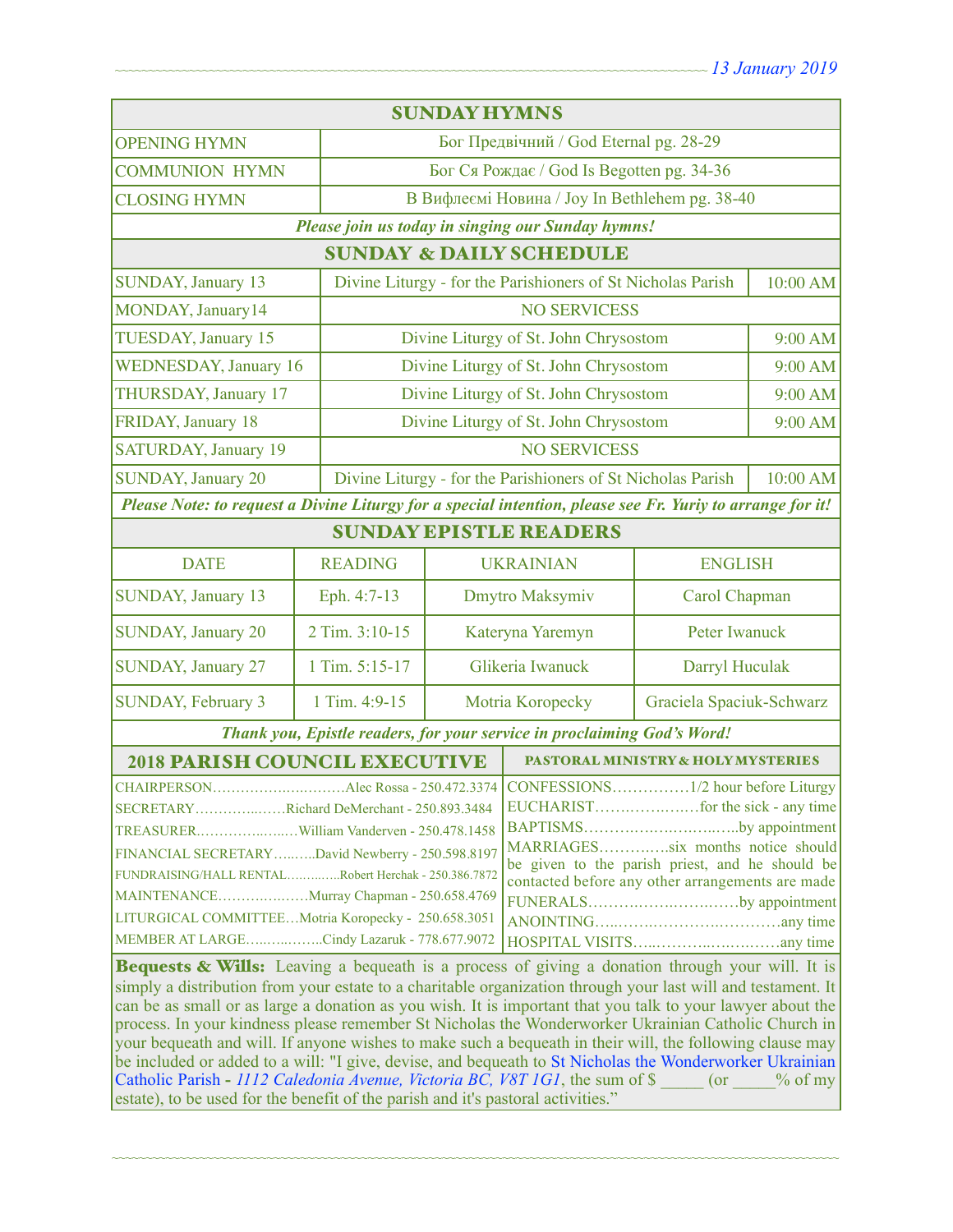## **Vibrant Parish Prayer**

**O** God, Creator of Heaven and Earth! Because of your indescribable love for us, you sent your Only-Begotten Son, Our Lord and Saviour, Jesus Christ - The Way, The Truth, and The Life and our Salvation. In His name, we turn to You. Strengthen our hearts and minds in Christian love and in unity of purpose as we strive to build a Vibrant Parish. Give us the grace to model our lives according to the Word of God. Instill in us the desire to pray and to celebrate the Holy Mysteries as one Christian Family in our Parish Community. Inspire us to follow Your great command to be a servant to the less fortunate among us! Grant this, O Lord, through the mercies and love for mankind of Your Only-Begotten Son with whom You are blessed, together with Your All-Holy, Good and Life-Giving Spirit, now and forever and ever. Amen!



# **St. Nicholas Parish**

**A Place To Encounter The Living Christ** Through the word, the Holy Mysteries & Prayer, Serving One's Neighbor, Leadership Fostering & Serving Unity and Missionary Spirit (His Beatitude Sviatoslav)



#### **Молитва Живої Парафії**

**Г**осподи Ісусе Христе, Пастирю Добрий, як колись Ти пригорнув заблуканих овечок, щоб вони пізнали Твій голос і були Твоїм стадом, так і сьогодні глянь ласкаво з небесних висот на нашу парафію та зішли на неї Твого Святого Духа, щоб вона була місцем пізнання радості Доброї Новини. Скріплюй нас Твоєю присутністю та єднай нас кожночасно в молитві. Даруй нам духа служіння ближньому, щоб у нашій парафії кожний міг зустріти Тебе, милостивого Бога. Благослови наш духовний провід Твоєю мудрістю і дай, щоб ніхто з нас не шкодував ні часу, ні талантів, ні матеріальних дібр для розбудови Твого царства. Єднай нас у мирі та злагоді, щоб ми були Твоєю спільнотою любові. Всели в нас місійного духа, щоб ми стали тим світилом євангельського слова, молитви і добрих діл, що кличе кожного до участі в Божественному житті, щоб славилося, Спасе, Твоє Ім'я з безначальним Твоїм Отцем та пресвятим, благим і животворящим Твоїм Духом нині, і повсякчас, і на віки віків. Амінь.

# DIVINE LITURGY PROPERS

*The Divine Liturgy - An Anthology for Worship: Liturgy - pg. 270-318; propers - pg. 796 The Liturgy prescribed for today is that of St. John Chrysostom.* 

### **First Antiphon**

*Verse:* When Israel came forth from Egypt, the house of Jacob from an alien people.\* Judah became His sanctuary, Israel His dominion.

~~~~~~~~~~~~~~~~~~~~~~~~~~~~~~~~~~~~~~~~~~~~~~~~~~~~~~~~~~~~~~~~~~~~~~~~~~~~~~~~~~~~~~~~~~~~~~~~~~~~~~~~~~~~

**Refrain:** Through the prayers of the Mother of God,\* O Saviour, save us.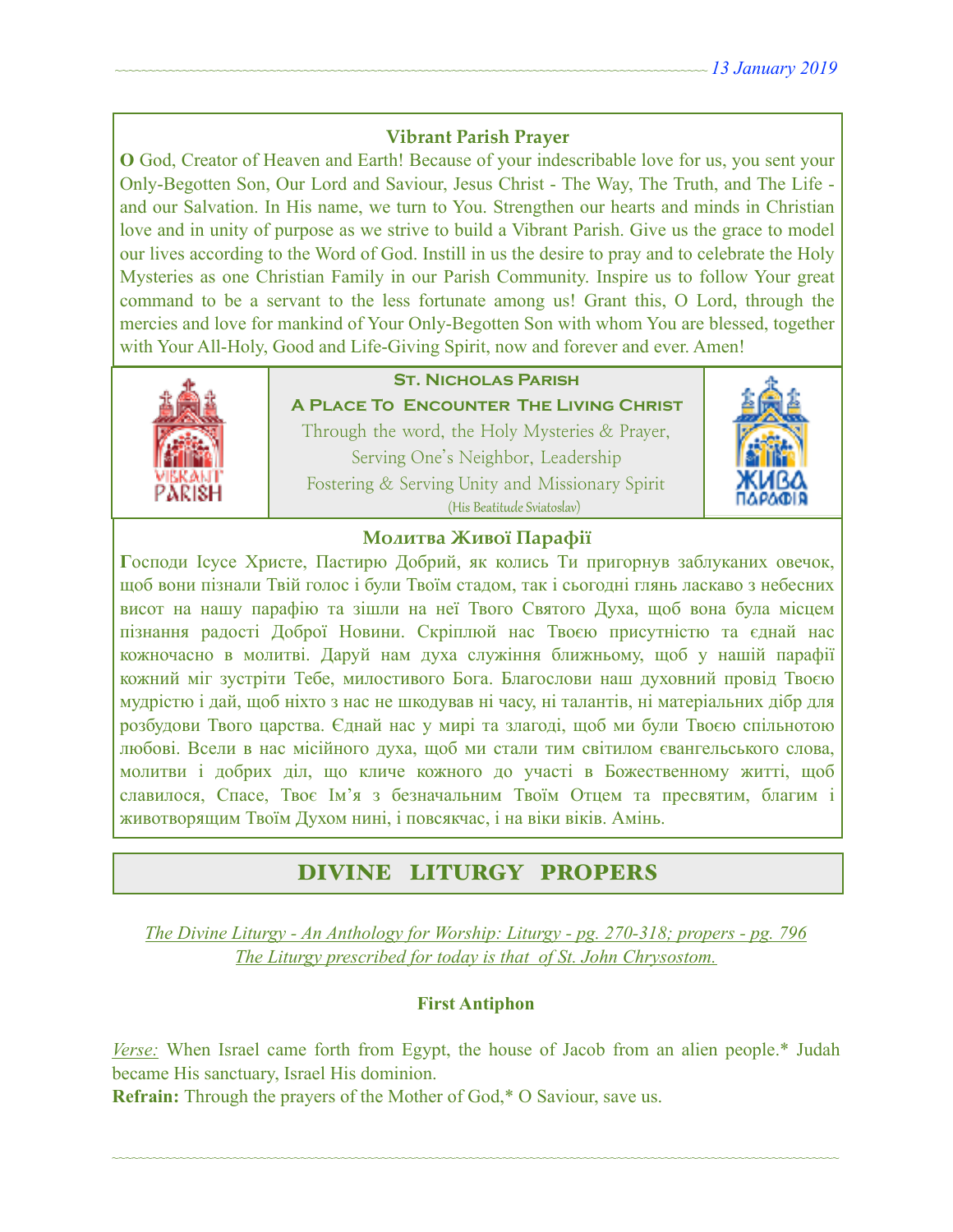*Verse:* The sea beheld this and fled,<sup>\*</sup> the Jordan turned back on its course. **Refrain:** Through the prayers of the Mother of God,\* O Saviour, save us.

*Verse:* Why was it, O sea, that you fled,\* that you, O Jordan, turned back on your course? **Refrain:** Through the prayers of the Mother of God,\* O Saviour, save us.

#### **Glory: Now: Only-Begotten Son:**

#### **Third Antiphon**

*Verse:* Come, let us sing joyfully to the Lord, let us acclaim God, our Saviour. **Refrain:** Son of God, baptized by John in the Jordan, save us who sing to You: Alleluia.

*Verse:* Let us come before His face with praise, and acclaim Him in psalms. **Refrain:** Son of God, baptized by John in the Jordan, save us who sing to You: Alleluia.

*Verse:* For God is the great Lord, and the great king over all the earth. **Refrain:** Son of God, baptized by John in the Jordan, save us who sing to You: Alleluia.

*Entrance Verse:* Come, let us worship and fall down before Christ. **Refrain:** Son of God, baptized by John in the Jordan, save us who sing to You: Alleluia.

**Troparion, Tone 1:** Though the stone was sealed by the Judeans\* and soldiers guarded Your most pure body,\* You arose, O Saviour, on the third day,\* and gave life to the world.\* And so the heavenly powers cried out to You, O Giver of Life;\* Glory to your resurrection, O Christ!\* Glory to Your kingdom!\* Glory to Your saving plan,\* O only Lover of Humankind.

**Troparion, Tone 1:** When You, O Lord, were baptized in the Jordan,\* worship of the Trinity was revealed;\* the voice of the Father bore witness to You,\* naming You the beloved Son,\* and the Spirit in the form of a dove confirmed the word's certainty.\* Glory to You, O Christ God,\* who appeared and enlightened the world.

**Glory: Now: Kontakion, Tone 4:** Today, You have appeared to the world\* and Your light, O Lord, has been signed on us,\* who with knowledge sing Your praises.\* You have come, You have appeared, O unapproachable Light.

**Prokeimenon, Tone 1:** Let your mercy, O Lord, be upon us<sup>\*</sup> as we have hoped in you. *Verse:* rejoice in the Lord, O you just; praise befits the righteous.

**Epistle - Eph. 4:7-13 - A Reading from the Letter of Saint Apostle Paul to Ephesians:** Brothers and sisters, each of us was given grace according to the measure of Christ's gift. Therefore it is said, 'When he ascended on high he made captivity itself a captive; he gave gifts to his people.' (When it says, 'He ascended', what does it mean but that he had also descended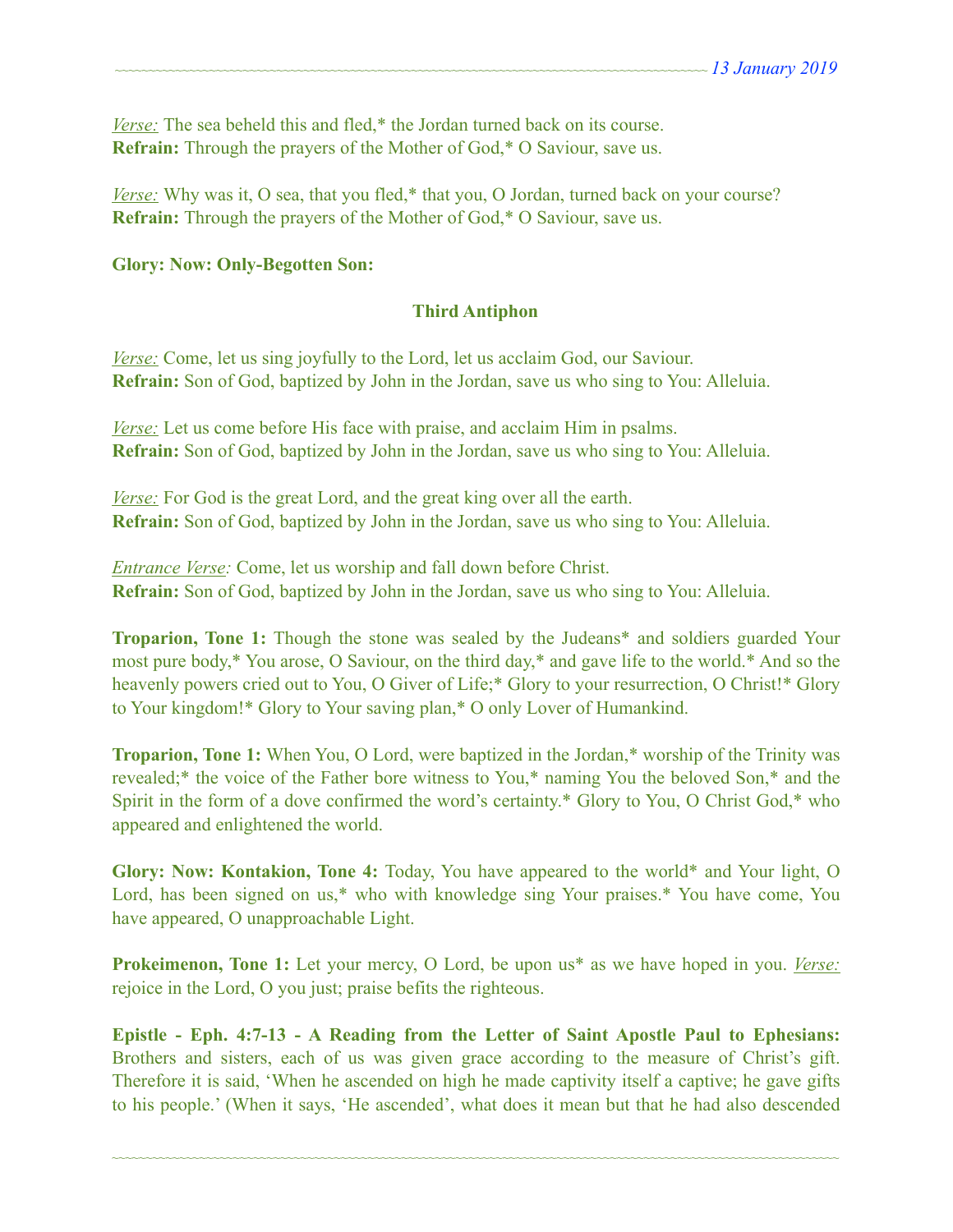into the lower parts of the earth? He who descended is the same one who ascended far above all the heavens, so that he might fill all things.) The gifts he gave were that some would be apostles, some prophets, some evangelists, some pastors and teachers, to equip the saints for the work of ministry, for building up the body of Christ, until all of us come to the unity of the faith and of the knowledge of the Son of God, to maturity, to the measure of the full stature of Christ.

**Alleluia, Tone 5:** *Verse:* Your mercies, O Lord, I will sing for ever; from generation to generation I will announce Your truth with my mouth. *Verse:* For You have said: Mercy shall be built up for ever; in the heavens Your truth shall be prepared.

**Gospel - Mathew 4:12-17 -** *At that time,* when Jesus heard that John had been arrested, he withdrew to Galilee. He left Nazareth and made his home in Capernaum by the lake, in the territory of Zebulun and Naphtali, so that what had been spoken through the prophet Isaiah might be fulfilled: 'Land of Zebulun, land of Naphtali, on the road by the sea, across the Jordan, Galilee of the Gentiles - the people who sat in darkness have seen a great light, and for those who sat in the region and shadow of death light has dawned.' From that time Jesus began to proclaim, 'Repent, for the kingdom of heaven has come near.'

*Instead of* **"It is truly..."** *we sing:* O my soul, magnify Christ the King, baptized in the Jordan.

**Irmos, Tone 2:** Every tongue is at a loss to praise you as is your due, O Mother of God. Even a spirit from above is filled with dizziness when seeking to sing your praises. But since you are good, accept out faith, for you know well our love inspired by God. For it is you who protect all Christians; therefore, we magnify you.

**Communion Hymn:** The grace of God has appeared\* bringing salvation to all.\* Praise the Lord from the heavens;\* praise Him in the highest.\* Alleluia, alleluia,\* alleluia.

*Instead of* "Blessed is He who comes..." *we sing:* All creation is filled with rejoicing today, for Christ is born of a Virgin. *(1х)* 

*Instead of* "We have seen the true light..." *we sing*: All creation is filled with rejoicing today, for Christ is born of a Virgin. *(1х)* 

*Instead of* "May our mouths..." *and* "Blessed be the Name..." *we sing:* All creation is filled with rejoicing today, for Christ is born of a Virgin. *(3x)*

**Prayer After Holy Communion:** Having been made worthy to partake in a mystical way of Your immaculate Body and precious Blood, O Christ our God, I acclaim and bless, worship and glorify You, and proclaim the greatness of Your saving acts, now and for ever and ever. Amen. *(more Prayers After Holy Communion on pg. 324-326 in the Anthology book).* 

 $\Leftrightarrow$  $\Leftrightarrow$   $\Leftrightarrow$   $\Leftrightarrow$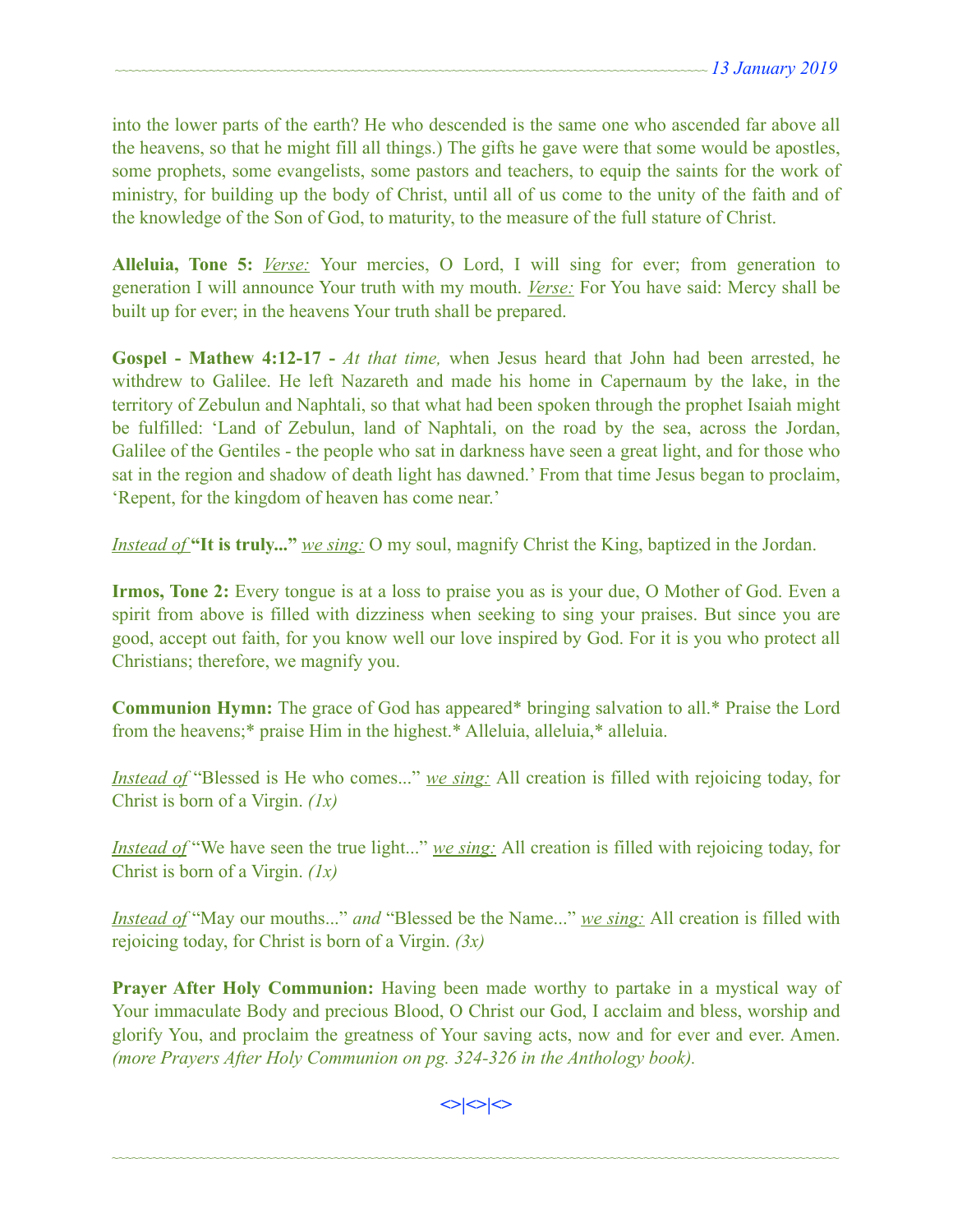#### **Перший Антифон**

*Стих:* Во ізході Ізраїлевім із Єгипту, дому Якова із людей варварів;\* Юда став за святиню Йому, а Ізраїль Його пануванням. **Приспів:** Молитвами Богородиці, Спасе, спаси нас.

*Стих:* Море виділо і побігло, Йордан повернувся назад. **Приспів:** Молитвами Богородиці, Спасе, спаси нас.

*Стих:* Що з тобою, море, що ти побігло, і з тобою, Йордане, що ти повернувся назад? **Приспів:** Молитвами Богородиці, Спасе, спаси нас.

#### **Слава: І нині: Єдинородний Сину:**

#### **Третій Антифон**

*Стих:* Прийдіте, радісно заспіваймо Господеві, воскликнім Богу, Спасителеві нашому. **Приспів**: Спаси нас, Сину Божий, що хрестився в Йордані від Івана, співаємо Тобі: Алилуя.

*Стих:* Прийдіть з похвалами перед обличчя Його, і псалмами воскликнім Йому. **Приспів**: Спаси нас, Сину Божий, що хрестився в Йордані від Івана, співаємо Тобі: Алилуя.

*Стих:* Бо Бог великий Господь і цар великий по всій землі. **Приспів**: Спаси нас, Сину Божий, що хрестився в Йордані від Івана, співаємо Тобі: Алилуя.

*Вхідний стих:* Прийдіте, поклонімся і припадім до Христа. **Приспів**: Спаси нас, Сину Божий, що хрестився в Йордані від Івана, співаємо Тобі: Алилуя.

**Тропар, глас 1:** Хоч запечатали камінь юдеї\* і воїни стерегли пречисте тіло Твоє,\* воскрес Ти, Спасе, на третій день,\* даруючи життя світові.\* Тому сили небесні взивали до Тебе, Життєдавче \* Слава воскресінню Твоєму, Христе,\* слава Царству Твоєму,\* слава провидінню Твоєму,\* єдиний Чоловіколюбче!

**Тропар, глас 1:** Коли в Йордані хрестився ти, Господи,\* Троїчне явилося поклоніння:\* бо Родителя голос свідчив тобі,\* возлюбленим Сином тебе називаючи;\* і Дух у виді голубинім засвідчив твердість слова.\* Явився ти, Христе Боже,\* і світ просвітив, слава тобі.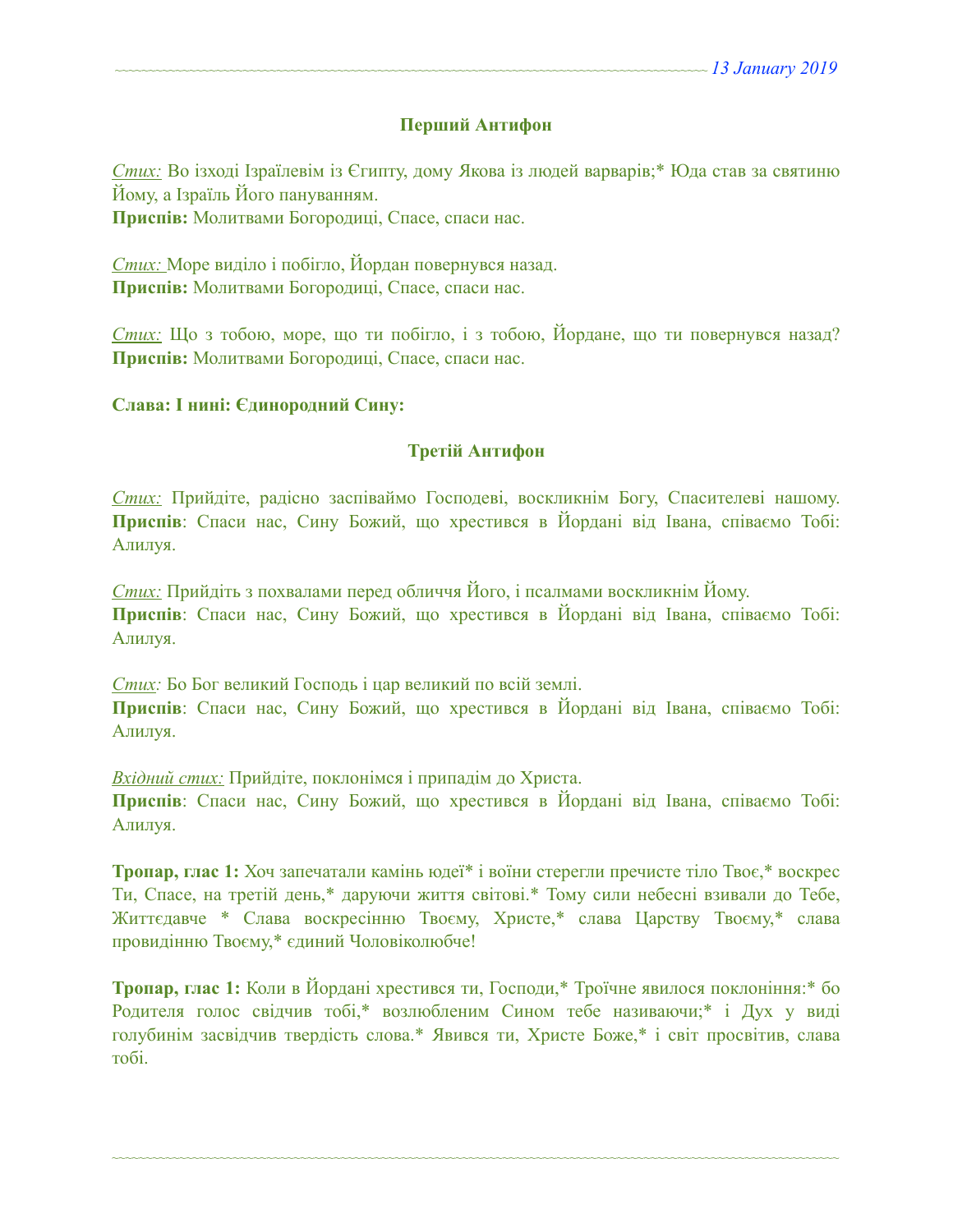**Слава: І нині: Кондак, глас 4:** Явився єси днесь вселенній\* і світло твоє, Господи, знаменувалося на нас,\* що зі зрозумінням оспівуємо тебе:\* Прийшов єси і явився єси - Світло неприступне.

**Прокімен, глас 1:** Будь, Господи, милість твоя на нас,\* бо уповали ми на тебе. *Стих:*  Радуйтеся, праведні, у Господі, правим належить похвала.

**Апостол - Еф. 4:7-13 - До Ефесян послання Святого Апостола Павла читання:** Браття і сестри, кожному з нас дана благодать за мірою Христових дарів. Тому й сказано: "Вийшов на висоту, забрав у полон бранців, дав дари людям." А те "вийшов" що означає, як не те, що він був зійшов і в найнижчі частини землі? Той же, хто був зійшов на низ, це той самий, що вийшов найвище всіх небес, щоб усе наповнити. І він сам настановив одних апостолами, інших – пророками, ще інших – євангелистами і пастирями, і вчителями, для вдосконалення святих на діло служби, на будування Христового тіла, аж поки ми всі не дійдемо до єдности в вірі й до повного спізнання Божого Сина, до звершености мужа, до міри повного зросту повноти Христа.

**Алилуя, глас 5:** *Стих:* Милості твої, Господи, повік оспівуватиму, сповіщу з роду в рід істину твою устами моїми. *Стих:* Бо сказав ти: Повік милість збудується, на небесах приготовиться істина твоя.

**Євангеліє - Матея 4:12-17 -** Як довідавсь Ісус, що Івана ув'язнено, перейшов у Галілею. І, покинувши Він Назарета, прийшов й оселився в Капернаумі приморськім, на границі країн Завулонової й Нефталимової, щоб справдилось те, що сказав був Ісая пророк, промовляючи: Завулонова земле, і Нефталимова земле, за Йорданом при морській дорозі, Галілеє поганська! Народ, що в темноті сидів, світло велике побачив, а тим, хто сидів у країні смертельної тіні, засяяло світло. Із того часу Ісус розпочав проповідувати й промовляти: Покайтеся, бо наблизилось Царство Небесне!

*Замість* **"Достойно..."** *співаємо:* Величай, душе моя, Царя Христа, що хрестився в Йордані.

**Ірмос, глас 2:** Не зуміє ніякий язик достойно благохвалити, тривожиться й ум, і то надсвітній, коли оспівує тебе, Богородице; одначе ти, благая, прийми віру, бо любов нашу божественну знаєш, бо ти є християн заступниця, тебе величаємо.

**Причасний:** Явилася благодать Божа спасительна всім людям. Хваліте Господа з небес, хваліте Його на висотах. Алилуя, алилуя, алилуя.

*Замість* "Благословенний, хто йде..." *ми співаємо:* Всесвіт днесь радістю сповняється, Христос родився від Діви. *(1х)*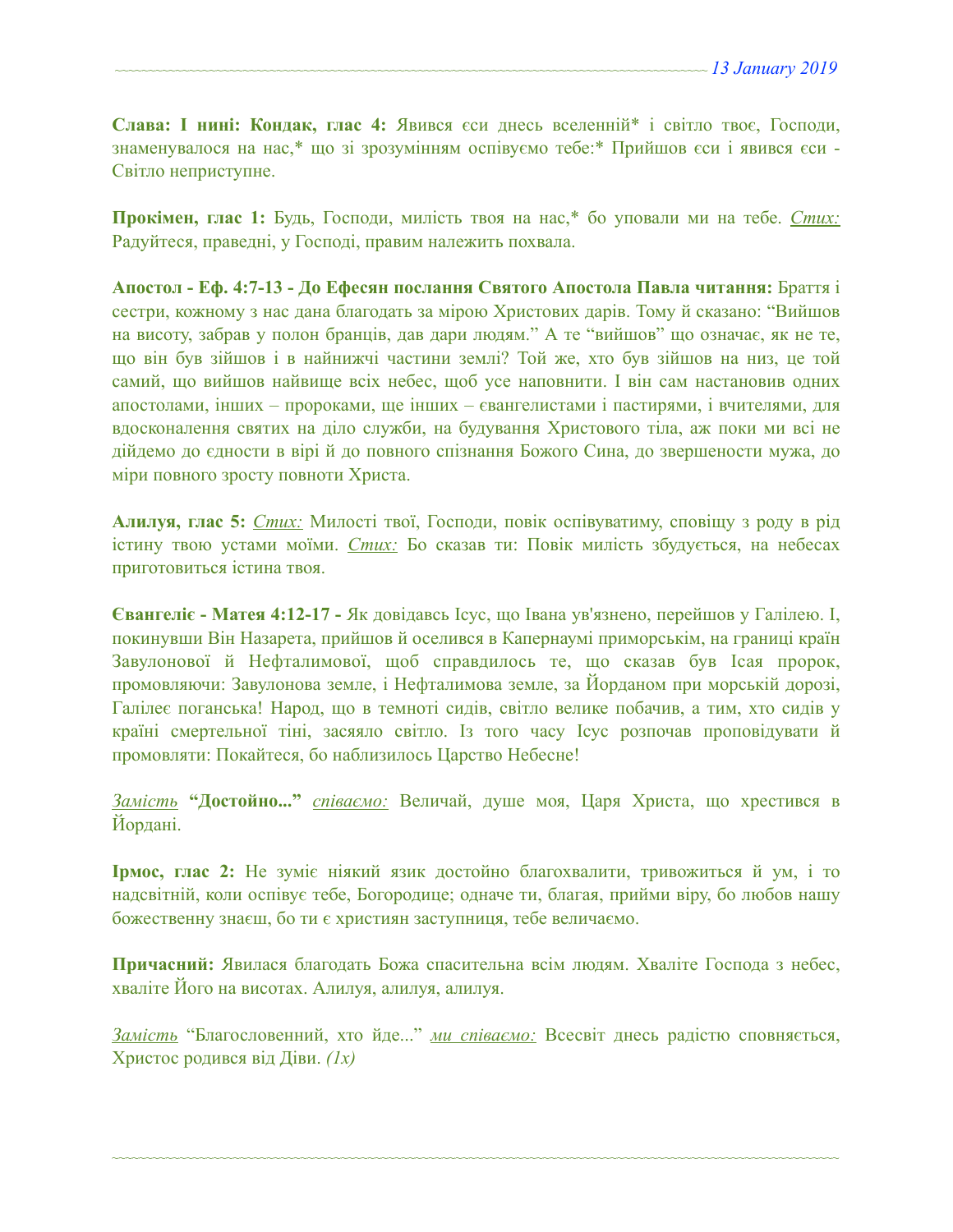*Замість* "Ми бачили світло істинне..." *ми співаємо:* Всесвіт днесь радістю сповняється, Христос родився від Діви. *(1х)* 

*Замість* "Нехай сповняться уста..." *і* "Нехай буде ім'я..." *ми співаємо:* Всесвіт днесь радістю сповняється, Христос родився від Діви. *(3х)* 

**Молитва По Святім Причастю:** Таїнственно удостоївшись бути причасником Твого пречистого тіла і чесної крови, Христе Боже, оспівую і благословлю, поклоняюся, і славлю, і величаю спасіння Твої, Господи, нині і повсякчас, і на віки вічні. Амінь. *(більше Молитов По Святім Причастю на ст. 80-87 в маленькій книжечці "Божественна Літургія")*.

# ANNOUNCEMENTS

- ✦**HAPPY BIRTHDAY** to MONICA ROSSA and all those who celebrated their birthdays this past week. May the Lord Our God continue to bless you abundantly and the Holy Mother of God protects you at all times. Многая Літа!
- ✦**PARISH COUNCIL MEETING:** Wednesday, January 16 at 6:30PM.
- ✦**JORDAN HOME BLESSING:** If you would like Fr. Yuriy to visit your family & bless your home with Jordan water please fill out the Jordan Home Blessing **sign-up sheet** or contact him  $(a)$  st.nicholas.victoria $(a)$ gmail.com or  $(a)$  250.891.4507
- ✦**PRAYER REQUEST:** Please keep in your prayers GORD HRYHORYSHEN and other members of our parish, our family and friends who are ailing, in hospitals, nursing homes and those who are not able to join actively in their community.
- ✦**ST. NICHOLAS BOOK STORE:** The Divine Liturgy An Anthology of Worship **\$25**; "Christ Our Pascha" Catechism of the Ukrainian Catholic Church/"Христос Наша Пасха" Катехизм Української Католицької Церкви - **\$25**; "Sing to Our God" hymn book - **\$15**; Молитовник "Прийдіте Поклонімся" - **\$10;** "The Rosary - The Prayer Rule of the Mother of God in the Ukrainian Catholic Church" - **\$10.**
- ✦**PARISH CALENDAR OF BIRTHDAYS & ANNIVERSARIES:** If you would like to be included in our Parish Calendar of Birthday and Anniversary celebrations, please put date in our calendar located at the church vestibule. Each week, we will list the names in our parish bulletin so we can celebrate these happy occasions together!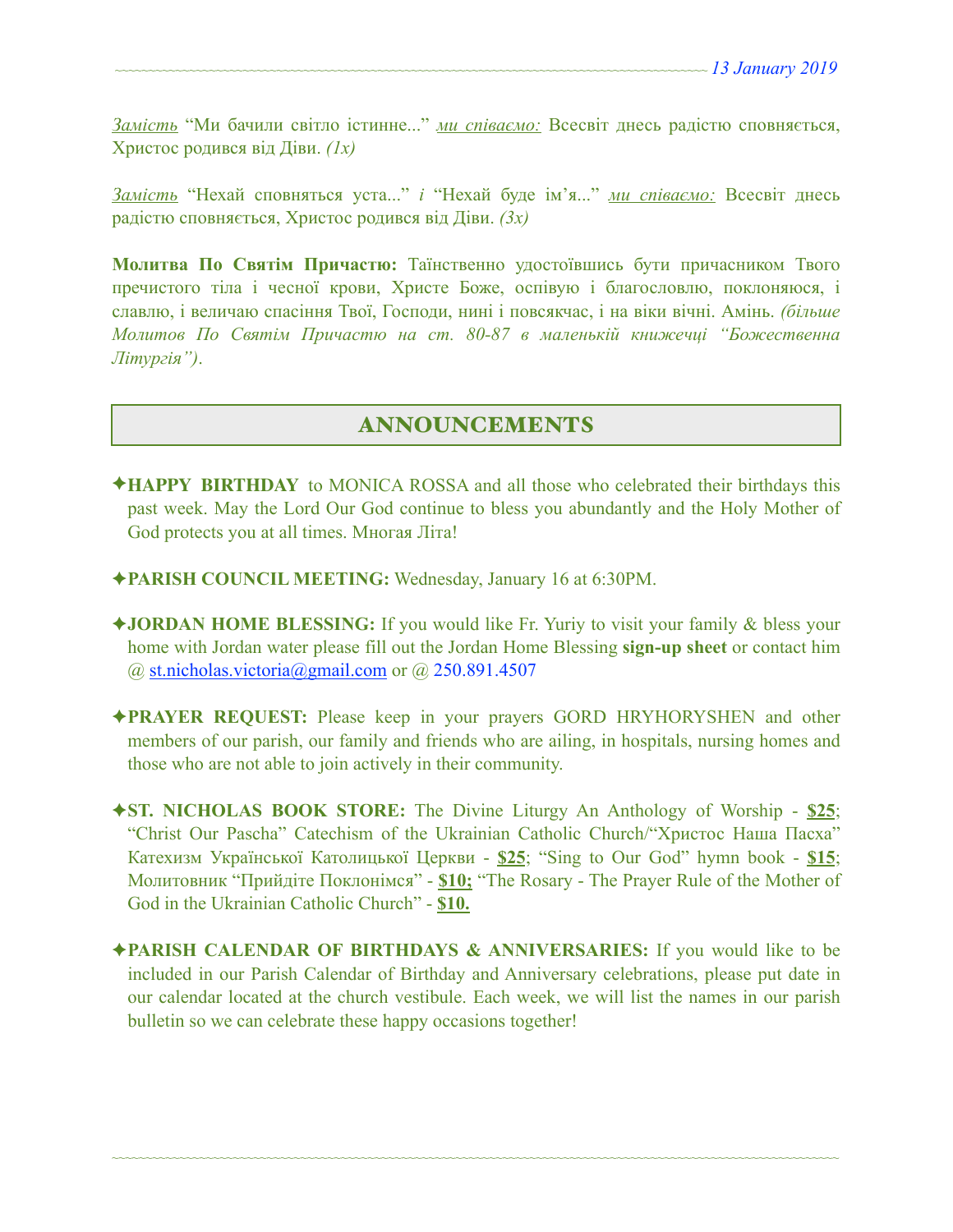- ✦**JOIN OUR CHOIR:** Do you enjoy singing? Please consider joining our St Nicholas Parish Choir and remember that we ALWAYS looking for new members! Contact Motria Koropecky for details at 250.658.3051.
- ✦**CATECHISM ANNOUNCEMENT:** "*And they were bringing to Him also the infants, in order that He may be touching them; but after the disciples saw it, they rebuked them. But Jesus called them to Himself and said, Let alone the little children to come to Me, and cease hindering them; for of such is the kingdom of God*." We are happy to welcome all children to our St. Nicholas The Wonderworker catechism program. Weekly classes are scheduled Sunday morning during Divine Liturgy. We want your children to learn more about their Catholic faith, sacred scripture, feast days, and religious practices and customs of the Ukrainian Catholic church. If you have any questions, please do not hesitate to contact Marian Chalifoux at 250.507.1005.
- ✦**THRIFTY'S PRE-PAID FOOD CARDS** We all have to buy groceries. Why not have 6% of it returned back to the church at no extra charge! Cards are available in \$100, \$200, and \$500 denominations. Talk to Alec after today's liturgy to pre- order your cards. We need to sell A LOT of them! We encourage you to consider purchasing them for yourselves as gifts too.
- ✦**BE A STEWARD:** Have you ever wondered what more can you do to help our parish? Here are some suggestions: **Steward** of property security; **Steward** of grounds cleaning; **Steward** of cleaning church; **Steward** of church linen; **Steward** of outreach; **Steward** of caring; **Steward** of prayer; **Steward** of service. Quite often, our homebound or senior members, once active in their younger years, want to find purpose in their senior years. It's not only about doing but about "BEING" present to others. Contact Fr. Yuriy **OR** Darlene DeMerchant for more information. You will be amazed how "BEING" can make a difference.
- ✦**PARISH LIBRARY:** please visit our parish library and browse through the books on spirituality, church history, iconography, history of the Ukrainians in Canada, children's books and more… The library is located in the church vestibule. Please use a library book sign out form when borrowing a book.
- ✦**SUNDAY COFFEE VOLUNTEERS** act as hosts and serve light refreshments following the Sunday morning Divine Liturgy, providing an opportunity for the faithful to socialize with friends and visitors following their shared worship experience. We thank all of our parishioners who kind volunteer to serve refreshments. Whether you are new to the Parish, or are a longtime members, please join us for coffee. Please speak with Robert if you would like to volunteer.
- ✦**WE SHARE THE AIR:** Please keep it healthy and fragrant free. Someone in this area is scent-sitive. The chemicals used in scented products can make some people sick, especially those with fragrance sensitivities, asthma, allergies and other respiratory ailments. PLEASE DO NOT \*wear perfume, cologne, lotion, aftershave and other fragrances; \*USE unscented